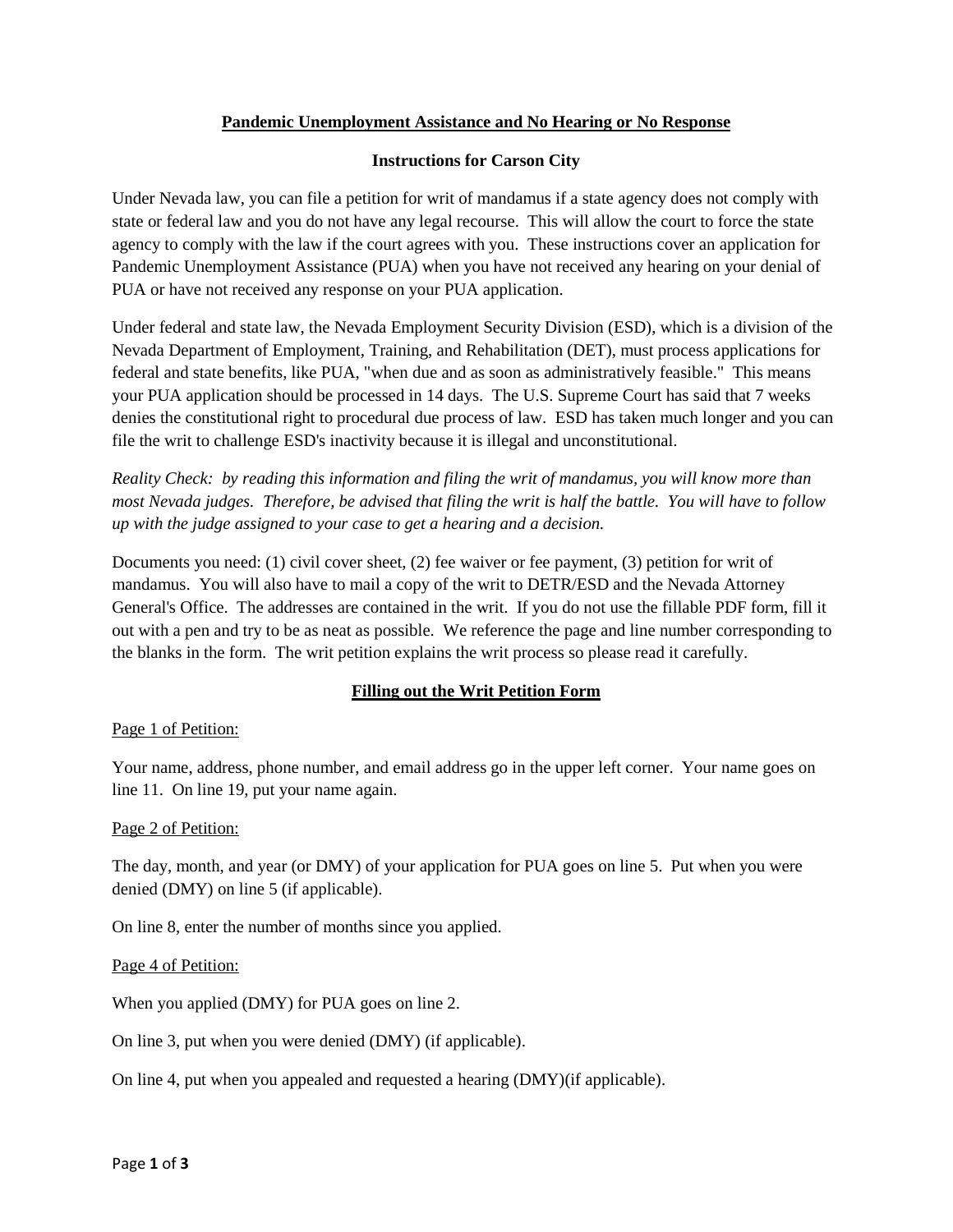### Page 4 of Petition continued:

Put how long it has been since you applied for PUA in months on line 9.

On line 10, enter how long it has been seen you have been without benefits (in months beginning when you lost your gig work or had to stay home because of Pandemic).

### Page 7 of Petition:

On line 8, enter the DMY of when you applied and how many months that has been.

On line 9, put when you appealed (DMY) and how long ago that has been (if applicable).

On line 13, again put how many months it has been since you applied for PUA.

### Page 9 of Petition:

Put when you applied (DMY) for PUA on line 18.

### Page 10 of Petition:

Enter how long it has been in months since you applied for PUA on line 11.

#### Page 11 of Petition:

Enter the date of filing the Petition (DMY) on line 3.

Put your name on line 5, with your address underneath.

Line 10 should contain the DMY of filing your PUA application. You should mail a copy of the Petition to the addresses listed the same day you file the Petition. It does not need to be filed stamped by the court before you mail it. But you do need to mail it the same day you file the Petition.

Sign on line 21 to certify you mailed the Petition.

Congratulations! You have completed the Petition for a Writ of Mandamus.

Now, you must mail a copy of the Petition to the Employment Security Division and the Attorney General's Office. Again, this should be done before you file.

### **Filing**

There is no electronic filing in Carson City. To file you will need to mail your Petition to the court or file in person. Please note that the court's hours may have changed due to the COVID pandemic so verify the filing before you file your Petition.

1) the Civil Cover Sheet (forms located at [https://www.carson.org/government/departments-a](https://www.carson.org/government/departments-a-f/courts/district-court-clerk/district-court-forms)[f/courts/district-court-clerk/district-court-forms\)](https://www.carson.org/government/departments-a-f/courts/district-court-clerk/district-court-forms)

2) \$265 fee payment or Application to Waive the Fee (forms located at [https://www.carson.org/government/departments-a-f/courts/district-court-clerk/district-court-forms\)](https://www.carson.org/government/departments-a-f/courts/district-court-clerk/district-court-forms) and